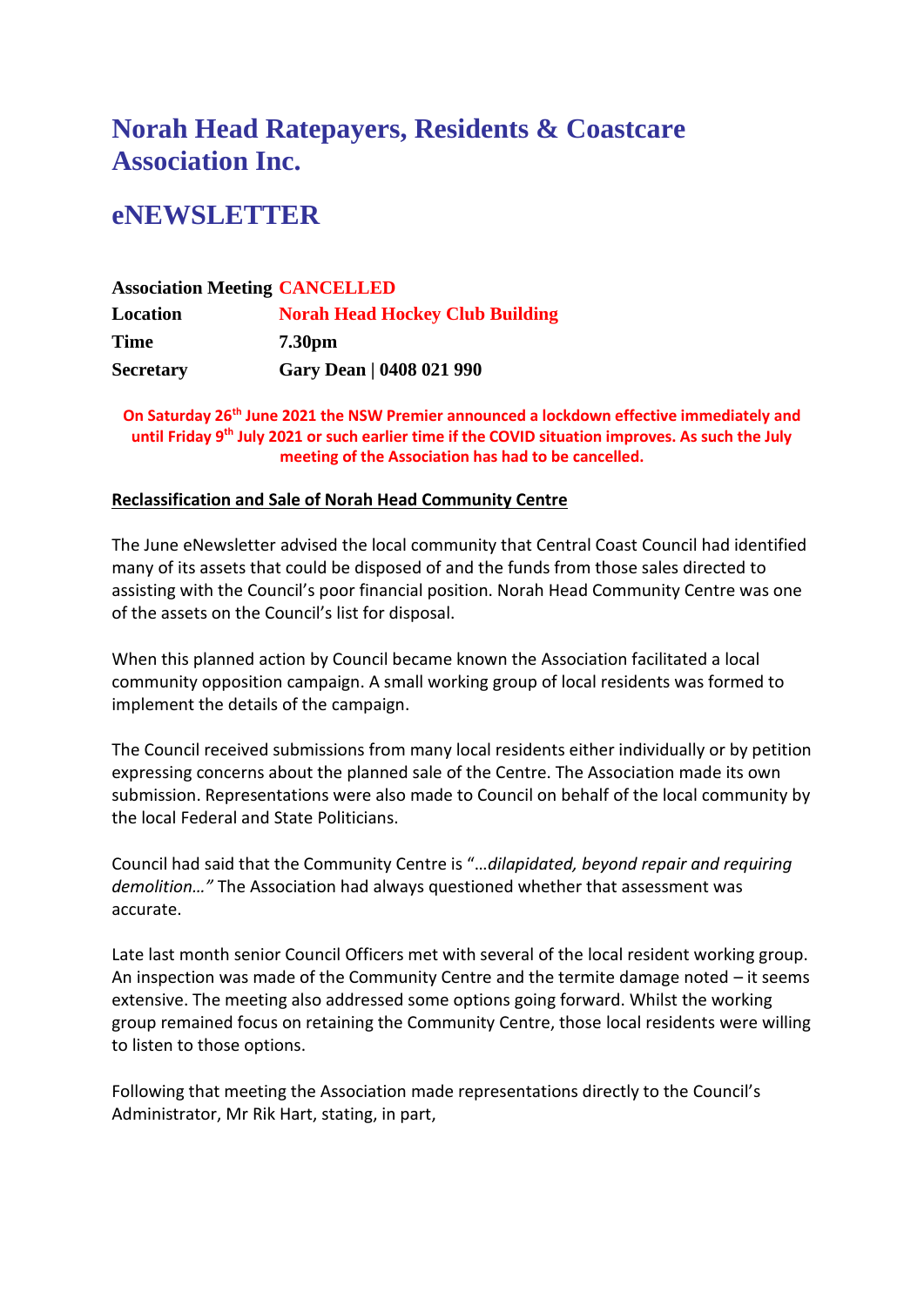"*At the conclusion of the meeting there was general agreement by the local representatives about discussing those options with Council in a formal and constructive manner when more detail becomes known. This will, of course, take time.*

*For this very reason further consideration of the future of the Community Centre should be deferred until the investigations of those options are completed and the outcomes known. This point was expressed firmly to the Council Officers present at the meeting.*

*It was suggested by your Officers that our views be conveyed to you direct.*

*For you to take this important step of deferring further action will, in our opinion, help restore the local community's confidence and trust in Council and the process being undertaken.*

*Accordingly, the Association is requesting that you defer any further consideration on the future of the Norah Head Community Centre until Council has completed the investigations of the possible options raised by you and those options canvassed with the local community."*

The following reply was subsequently received by the Association from the Administrator,

*"Dear Gary,*

*Thank you for taking the time to write to me regarding the various items on the proposed property sales and reclassification list.*

*Your concerns have been noted and have been included as a submission. You are correct, whilst Council and the community work through options for the Norah Head Community Centre, this particular site will be 'parked'. I am pleased to hear there is ongoing engagement between senior staff at Council and the Association on this site.* 

*To provide a broader update, responses from the community will be collated and a report provided to Council in July. This will help inform Council's final decision in relation to the sale of assets and reclassification.* 

*I have advised I will be first considering those assets marked as operational."*

That reply has been received as supporting the Association's request and that a partial victory has been achieved.

The Association has since contacted Council Officers requesting details on the process for the further community consultation on the 'options'

### **Central Coast Council – Draft 2021/22 Operational Plan**

Council's Draft 2021/22 Operational Plan was recently placed on exhibition and feedback sought from the public.